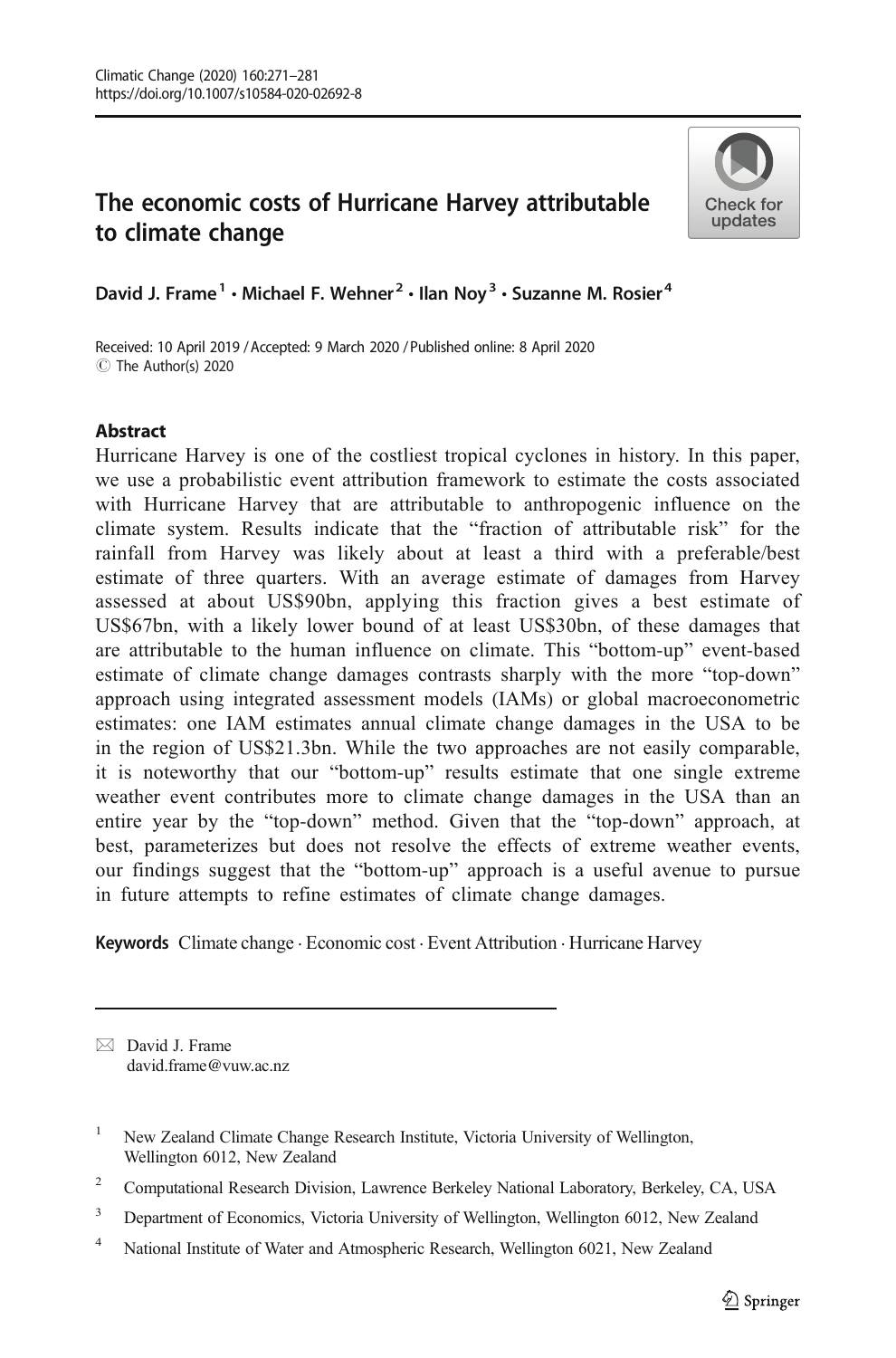# 1 Introduction

The use of information from climate change attribution studies to quantify damages associated with climate change was proposed about 15 years ago (Allen, [2003](#page-9-0)), and recent work has suggested the approach can be valuable as one component within a wider systematic assessment of climate change costs (Millar et al., [2018,](#page-9-0) Frame et al., [2018](#page-9-0)). This approach can also provide a valuable measurement tool for quantification that can be used in discussions regarding compensation and loss and damage. Here we present an application of this approach to the costs associated with Hurricane Harvey, one of the most expensive cyclones in history. We compare the damages implied by this "bottom-up" attribution-based approach with damages implied by a commonly used integrated assessment model, DICE, in a more "topdown" type of approach (Nordhaus, [1993](#page-9-0), Nordhaus and Boyer, [1999\)](#page-9-0).

Damages from an extreme weather event occur during and immediately after the hazard event. These damages are usually measured in physical units (e.g., units of housing, square meters of housing, kilometers of roads or electricity lines, number of bridges, etc.) and describe the partial or total destruction of physical assets, the disruption of basic utility services, and damages to sources of livelihood in the affected area (e.g., crops). Disaster damage or direct economic loss is the monetary value of destruction of physical assets located in the affected area. Examples of physical assets that are the basis for calculating direct economic damage include homes, schools, hospitals, commercial and governmental buildings, transport, energy, telecommunications infrastructures, and other infrastructures; business assets and industrial plants; and production outputs such as crops, livestock, and manufacturing inventories. In principle, direct economic damage, a "stock" measure, may also encompass environmental assets and cultural heritage, inasmuch as they provide economic services (e.g., via tourism), but these are very difficult to quantify and hence rarely quantified. Most direct economic damages are tangible and relatively easy to measure.

Direct economic damages can cause subsequent indirect economic loss which includes microeconomic impacts (e.g., firms' revenue declines owing to business interruption or loss of household wage income), meso-economic impacts (e.g., revenue declines owing to impacts on natural assets, interruptions to supply chains, or temporary unemployment), and macroeconomic impacts (e.g., declines in GDP, increases in government debt, price and exchange rate changes, movements in stock market prices). Indirect losses can occur within or outside of the area directly exposed to the hazard and can often be experienced with a significant time lag. In some cases, economic losses are still identifiable decades after the event has happened. As a result, they may be intangible or very difficult to measure.

From 17 August to 5 September 2017, Hurricane Harvey made its way across the Caribbean Sea and onto mainland North America. It subsequently made landfall in Texas as a Category 4 hurricane, moved slightly offshore, weakened to a tropical storm, and stalled for several days while dumping copious amounts of rain in the greater Houston area. Much of the damages from Harvey were a result of widespread inland flooding, mostly of a pluvial nature (Wing et al., [2019](#page-10-0), Abbott and Al, [2018](#page-8-0), Lindner and Fitzgerald, [2018\)](#page-9-0). Hurricane Harvey occurred in 2017, so any comprehensive quantification of its associated indirect economic losses is still impossible: reliable economic data are only available with a significant time lag, and the indirect economic losses might still be observable in economic data even 3–4 years after the event (in some extreme cases, they might even be evident decades after(Noy and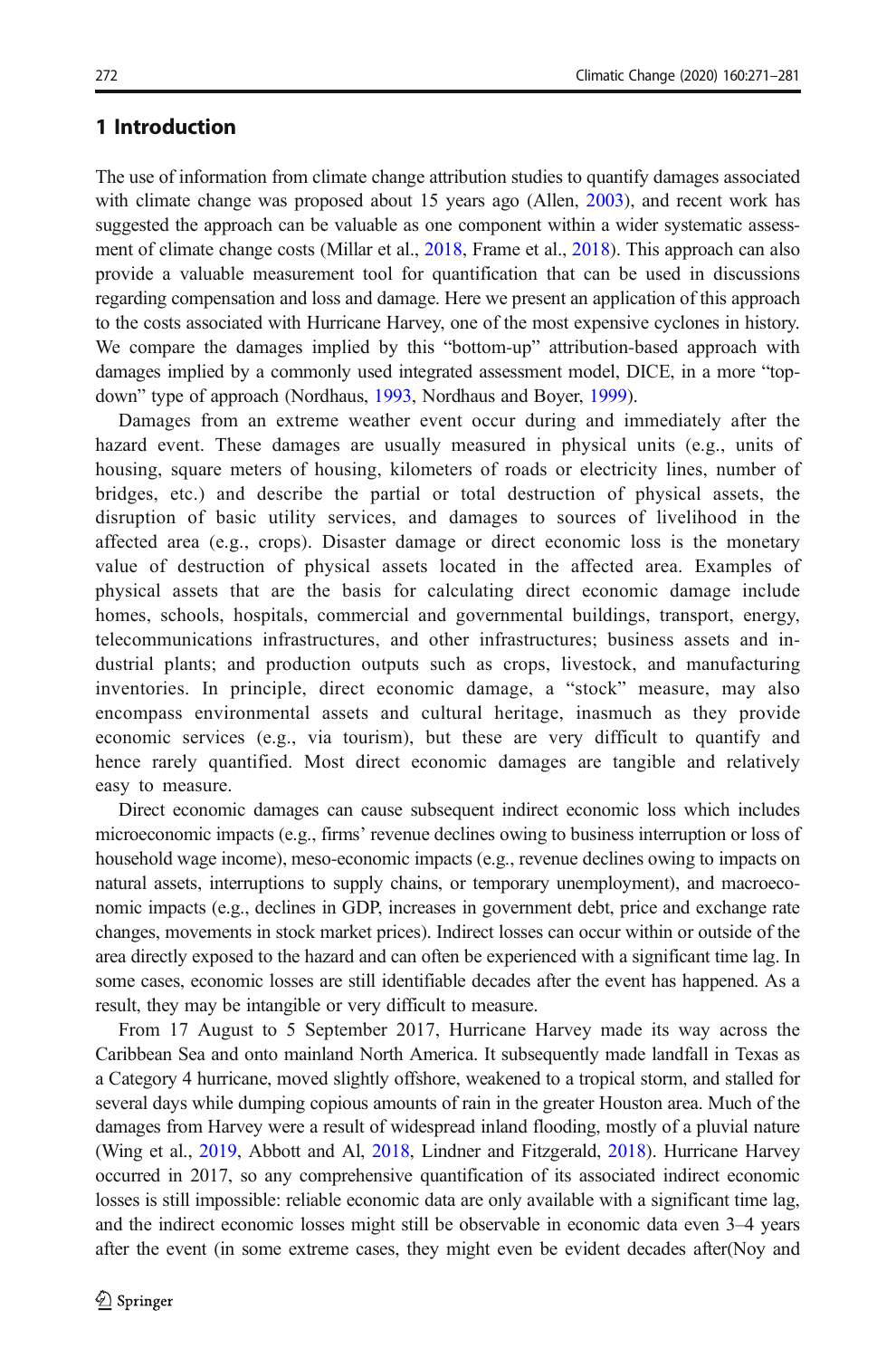duPont, [2018\)](#page-9-0)). Here we therefore focus on the direct economic damages, as these were counted by four different organizations (a US Federal Government agency, an international NGO, and two large European Reinsurance companies).

The estimate of the costs we provide is not a substitute, or a direct comparison, with cost estimates derived either from macroeconomic analyses or from IAMs. Rather, our estimate should be seen as a new strand of evidence which, when combined with similar estimates of other economic losses (and gains) from climate change, could provide a useful line of evidence which could then inform macroeconomic and IAM-centered approaches.

#### 2 Results

To develop a bottom-up assessment of the costs of Hurricane Harvey (or potentially any other event), we require assessment of the anthropogenic contribution to the event, as well as an accompanying estimate of the costs of the event. Probabilistic event attribution provides the climate science input, and economic analyses provide the costs of the weather event.

## 3 Probabilistic event attribution

Following a flood in 2003 at his Oxford home, Allen(Allen, [2003\)](#page-9-0) proposed that the influence of anthropogenic climate change on individual extreme weather events could be quantified with the use of climate models. Such investigations into the causal factors of extreme weather have become known as "extreme event attribution." Subsequent developments have expanded this field to include analyses of numerous types of extreme weather (Peterson et al., [2012](#page-9-0), Peterson et al., [2013](#page-10-0), Herring et al., [2015](#page-9-0), Herring et al., [2016](#page-9-0), Herring et al., [2018](#page-9-0)). Attribution of the influence of anthropogenic climate change on individual hurricanes began in earnest with Harvey (Emanuel, [2017,](#page-9-0) Risser and Wehner, [2017](#page-10-0)) (Oldenborgh et al., [2017](#page-9-0), Trenberth et al., [2018](#page-10-0), Wang et al., [2018\)](#page-10-0). Event attribution analyses often treat causality with two different but equivalent approaches. In a mechanistic approach, termed the "Boulder school"(Easterling et al., [2016\)](#page-9-0), attributable changes in event magnitude at a fixed estimate of the actual event's probability are estimated. However, to calculate the "fraction of attributable risk" (FAR) (Eq. 1), the probabilistic or "Oxford school" approach of estimating attributable changes in event probability at a fixed estimate of the actual event's magnitude is more appropriate. We do note, however, that these different framing approaches are scientifically consistent with each other (Otto et al., [2012](#page-9-0)) and that many sophisticated event attribution studies present results from both methodologies.

In estimating the risk of events attributable to anthropogenic climate change, we follow the IPCC Working Group I definition(Bindoff et al., [2013\)](#page-9-0) of the fraction of attributable risk as follows: "Fraction Attributable Risk, defined as

$$
FAR = 1 - \frac{P_o}{P_1} \tag{1}
$$

 $P_0$  being the estimated probability of an event occurring in the absence of human influence on climate, and  $P_1$  the corresponding probability in a world in which human influence is included.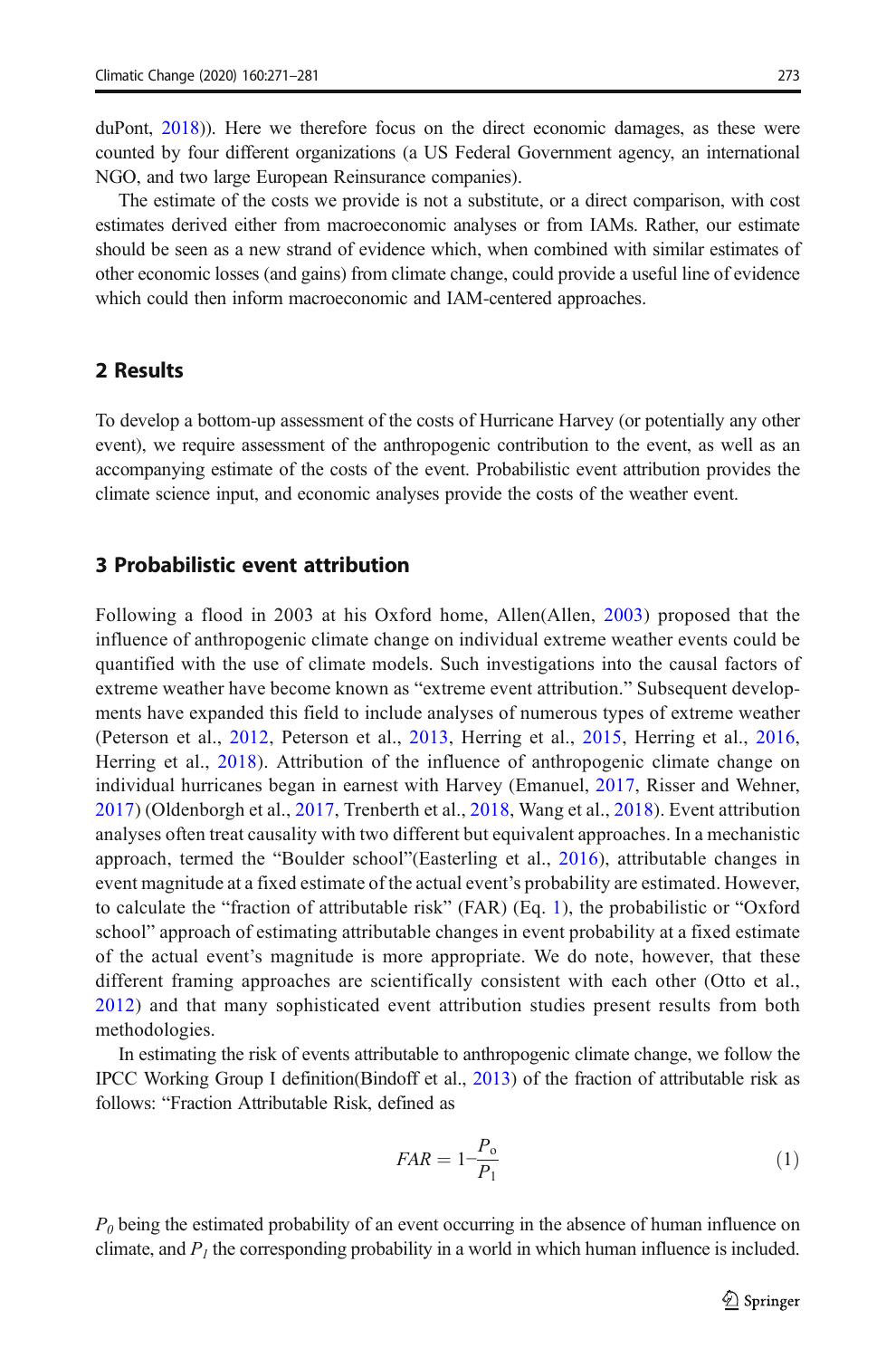<span id="page-3-0"></span>FAR is thus the fraction of the risk that is attributable to human influence (or, potentially, any other external driver of climate change) and does not require knowledge of absolute values of  $P_0$  and  $P_1$ , only their ratio." The ratio of these probabilities,  $(P_1/P_0)$ , is often termed the "risk" ratio" (RR) under the assumption that exposure may be considered the same in both the actual and counterfactual worlds. FARs are dimensionless likelihood ratios: the new likelihood of an event above an event threshold (magnitude or frequency) compared with the old likelihood of encountering an event above that same threshold. Other researchers have also pointed to the potential for RRs (and FARs) to inform calculations like the one argued for here: "[risk] ratio can be interpreted as a lower bound to relative changes in the expected losses due to the extremes provided that the consequences of extreme events of a fixed intensity do not decrease with warming, consistent with expectations. This simple concept may therefore provide a powerful tool for high-level cost-benefit analysis."(Kharin et al., [2018](#page-9-0)).

Two analyses of Hurricane Harvey, coming from independent groups using very different methodologies, present probabilistic attribution statements about the storm's rainfall. A recent study (Oldenborgh et al., [2017](#page-9-0)) analyzed extreme precipitation changes in the US Gulf Coast region from three different  $\sim$  25 km climate models. Using the IPCC calibrated language, they stated that the probability of the observed amount of precipitation was increased by a factor of 3 by anthropogenic climate change with a *very likely* range of this factor of 1.5 to 5. A different analysis (Risser and Wehner, [2017\)](#page-10-0) used a non-stationary extreme value statistical model to analyze observed 7-day precipitation totals from weather stations in two Texas regions, one contained within the other. For the smaller region, with its larger precipitation amount (> 700 mm), their best estimate–derived from a maximum likelihood approach–is that changes in atmospheric CO2 since 1950 increased the storm total precipitation by a factor of 9.6 with a likely lower bound of 3.5. For the larger region  $(7$ -day precipitation  $> 480$  mm), their best estimate is that precipitation was increased by a factor of 5 with a likely lower bound of 1.4. The lower bound on the RR in (Risser and Wehner, [2017\)](#page-10-0) is insensitive to uncertainties in both observed rainfall and in estimates of its probability, consistent with a previous analysis (Jeon et al., [2016](#page-9-0)). These RRs, and their corresponding FAR values, are shown in Table 1.

These two attribution studies are completely independent as they both use different methods and observational datasets. The climate model-based statement is a causal statement interpreted in the manner of (Pearl, [2009\)](#page-9-0) in which an intervention is made in the experiment by removing the anthropogenic forcings in a counterfactual simulation. The statistical modelbased statement does not use climate models and is a different class of causal inference interpreted in the manner of Grainger (Ebert-Uphoff and Deng, [2012\)](#page-9-0). Both classes of causal inference statements have caveats. Grainger statements may lack the influence of "hidden"

|               | <b>Table 1</b> Estimates of RRs and FAR from studies of Hurricane Harvey (Risser and Wehner, 2017, Oldenborgh |  |  |  |  |  |  |  |
|---------------|---------------------------------------------------------------------------------------------------------------|--|--|--|--|--|--|--|
| et al., 2017) |                                                                                                               |  |  |  |  |  |  |  |
|               |                                                                                                               |  |  |  |  |  |  |  |

|                                                             | Lower estimate |      |                | Best estimate | Upper estimate |     |
|-------------------------------------------------------------|----------------|------|----------------|---------------|----------------|-----|
|                                                             | <b>RR</b>      | FAR  | <b>RR</b>      | FAR           | RR             | FAR |
| Oldenborgh et al., 2017 (climate model)                     | 1.5            | 0.33 | 3              | 0.67          | 5              | 0.8 |
| Risser and Wehner, 2017 (statistical model)<br>large region | 1.4            | 0.29 | 5              | 0.8           |                |     |
| Risser and Wehner, 2017 (statistical model)<br>small region | 3.5            | 0.71 | 9.6            | 0.9           |                |     |
| Average of VO and RW (large region)                         | 1.45           | 0.31 | $\overline{4}$ | 0.75          |                |     |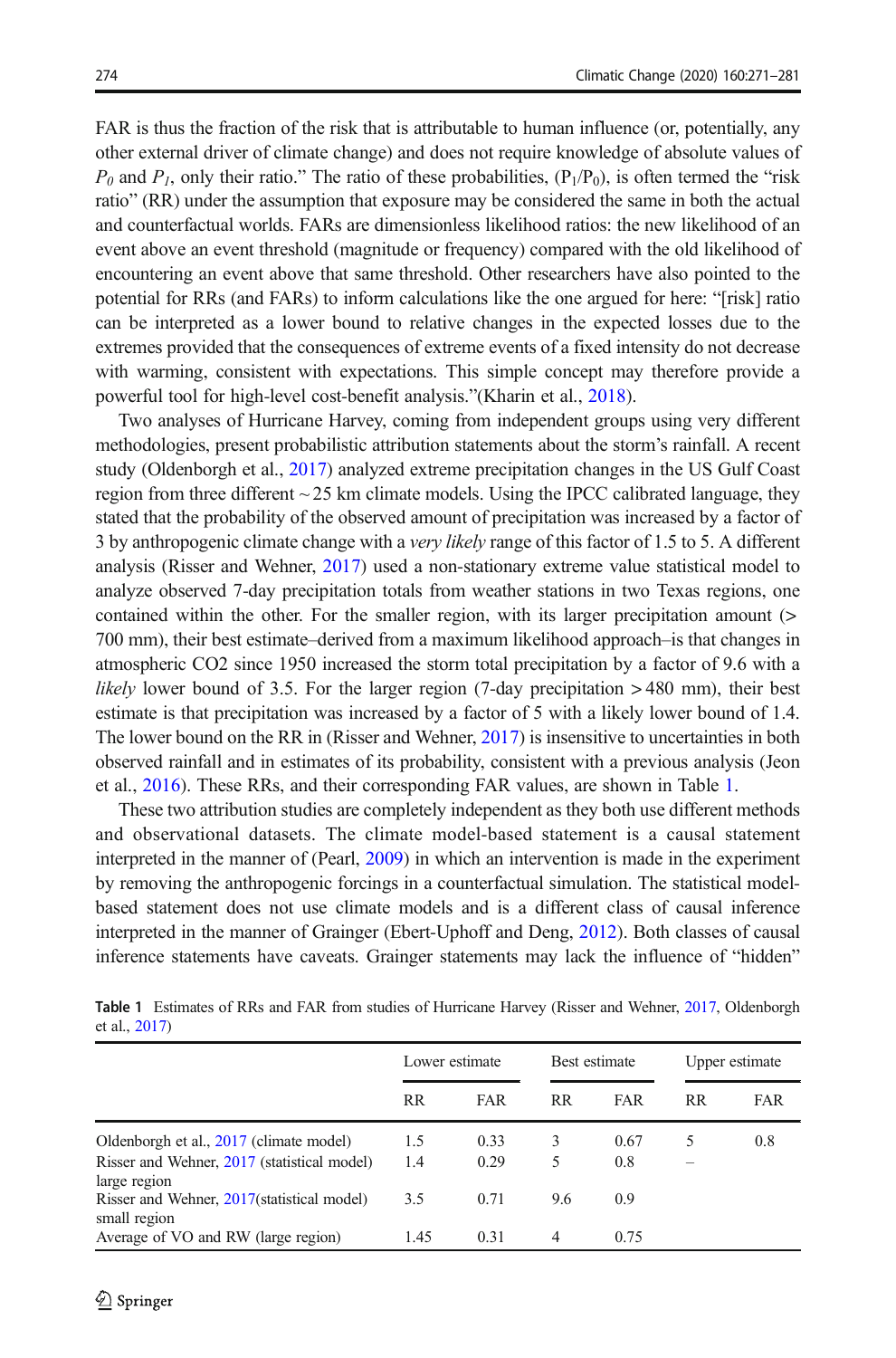covariates, while Pearl statements may reflect the errors of the climate models. As the RRs for the large region compare well across studies despite the very different tools and approaches to causal inference (Risser and Wehner, [2017](#page-10-0), Oldenborgh et al., [2017\)](#page-9-0), confidence in a sizeable human influence on precipitation during Harvey is increased. Hence, we simply average these two RRs of the large region (last row of Table [1](#page-3-0)) to estimate the lower bound and best estimate of attributable costs of Harvey due to climate change. For the upper bound, we simply use the sole available estimate which is from the climate model-based approach.

#### 4 Estimated economic costs

The estimated economic damage costs that we use in our calculations originate from several sources. The National Oceanic and Atmospheric Administration (NOAA) produces estimates of the costs associated with US weather events. For Hurricane Harvey, their current estimate of US\$125 billion is from an updated list of hurricane costs in 2017 (Information, [2018](#page-9-0)). Generally, this should be construed as a preliminary estimate and is conservative as the methodology used typically underestimates losses by 10–15% (Smith and Katz, [2013](#page-10-0)).

The world's two largest reinsurance companies globally, Munich Re and Swiss Re, produce their own estimates of the total value of damages associated with natural disasters. These databases–NatCat and Sigma, respectively–are then used internally for their business. They also publish estimates for the most extreme events each year, always in January of the following year. For Hurricane Harvey, both sources cite a figure of US\$85 billion, out of which they estimate that US\$30 billion was insured. While these should be independent estimates, they do not appear to be, so we treat them as a single estimate.

Last, an international NGO, the Centre for Research on the Epidemiology of Disasters (CRED), produces its own publicly available database of disaster damages: EMDAT ([www.](http://www.emdat.be) [emdat.be](http://www.emdat.be)). It collects data from "various sources, including UN agencies, non-governmental organisations, insurance companies, research institutes and press agencies." EMDAT includes a somewhat higher figure for the damages from Harvey of US\$95 billion. The most authoritative source for disaster data might be the UN-supported DesInventar ([www.desinventar.net\)](http://www.desinventar.net) that is now the official data collection mechanism to support the Sendai Framework for Disaster Risk Reduction (an international agreement signed by almost all countries and endorsed by the United Nations' General Assembly in 2015). Unfortunately for our purposes, the USA has not yet begun to report its data to DesInventar.

Given the discussion of the available data above, the average estimate for the direct economic cost associated with damages to physical assets from Hurricane Harvey is US\$90 billion (average of EMDAT and the Munich Re/Swiss Re estimates).

In principle, the analysis tying FARs to damages should relate the amount of damage incurred in each asset class (horizontal infrastructure by type, commercial and industrial properties, each type of residential buildings, etc.) to its damage function, and by using the two points in the damage function (with and without anthropogenic climate change), calculate how much of the measured damages, for each asset class, is attributable to anthropogenic influence. Unfortunately, we do not have this information separated by asset class. Fortunately, however, the damage function for the most asset classes (especially the most significant ones) are about linear in flood depths of up to 2–3 m, and flood depths in Houston were generally significantly lower than that (Huizinga et al., [2017\)](#page-9-0). Nordhaus (Nordhaus, [2010\)](#page-9-0), using a more aggregated data, describes a very convex non-linear damage function in his investigation of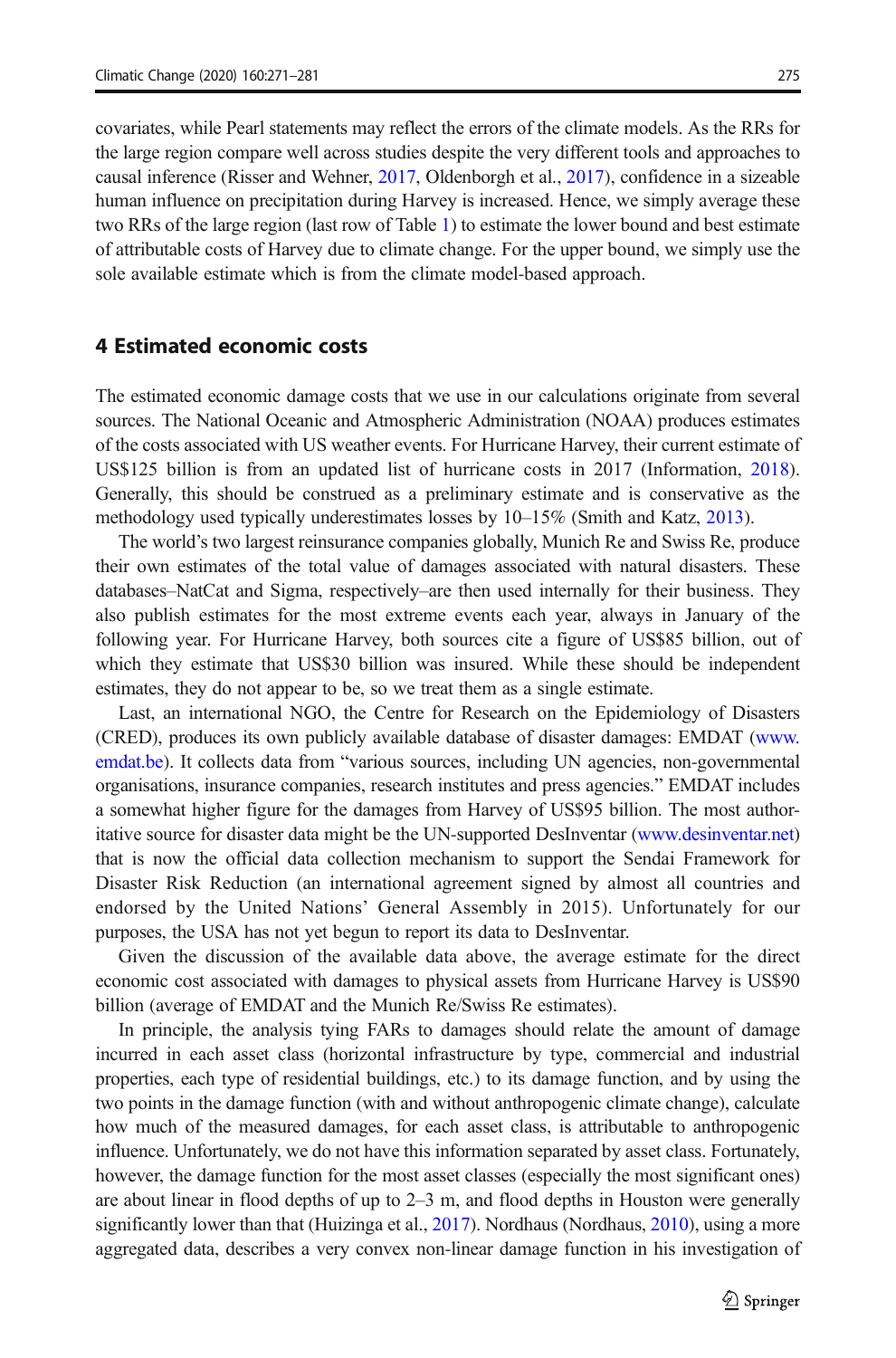hurricane damage costs and wind speed; however, the asset damage for Hurricane Harvey, and for many other tropical cyclones, is mostly associated with water, and not wind (Yonson et al., [2018](#page-10-0)), justifying the use of a linear damage function. Based on the methods described above, we assess the direct economic costs of Hurricane Harvey that are attributable to anthropogenic influences on the climate to *likely* be in the range of US\$30bn to US\$72bn, with a best estimate of US\$67bn.

This estimate quantifies only the direct damage that can be easily monetized. It does not include mortality, morbidity, and temporary and permanent dislocations that are typically associated with hurricanes such as Harvey. In order to include these in the estimates, one could potentially calculate the attributable mortality using a similar method and measure it with the monetary value of life (VSL, the "value of a statistical life" (Viscusi and Aldy, [2003](#page-10-0))). VSL measures, however, are difficult for any cross-country comparisons, and UNISDR [\(2015\)](#page-10-0) (UNISDR, [2015](#page-10-0)) and Noy(Noy, [2016\)](#page-9-0) suggest a different aggregate measure, of life-years lost, that overcomes some of these difficulties. It aims to account not only for the total direct damage estimates described in Table [2](#page-6-0) but also for mortality and other affected population impacts. All are aggregated into a single measure, but without using VSL.

This life-years index consists of the following: Lifeyears<sub>i</sub> = L<sub>i</sub>(M, Adeath, Aexp) + I<sub>i</sub>(N) +  $DAM_i(Y, INC)$ .  $L(·)$  is the number of life-years lost due to mortality, calculated as the difference between the age at death ( $A^{death}$ ) and life expectancy ( $A^{exp}$ ).<sup>1</sup> Using the information about the deaths from Harvey, we use an average age at death of 49 and life expectancy of 92 (following the WHO conventional practice when calculating disability-adjusted life years).  $I(N)$  is the cost function associated with the people who were injured or otherwise affected by the disaster (this information is only available from EMDAT; see Table [2\)](#page-6-0). Since we do not have information about how each individual was affected, we assume that affected people were experiencing what the World Health Organization calls "generic uncomplicated disease: anxiety about diagnosis." This generic diagnosis implies that the coefficient used to convert the number of people affected (N) to life-years lost is 0.054 (i.e.,  $I(N) = 0.054$  N).

The last component of the life-years index,  $DAM(Y, INC)$ , attempts to account for the number of human life-years lost as a result of the damage to capital assets and infrastructure—including residential and commercial buildings, public buildings, and other types of infrastructure such as roads, water, sewage, electricity, and communication systems, all measured in monetary units  $(Y)$ . This measure  $(DAM)$  aims to measure the opportunity cost of spending resources (especially human effort) on the reconstruction of these destroyed assets. We use income per capita (INC) as an indicator of the cost of human effort in calculating this loss and assume that a quarter of a life-year is spent on generating income. This implies that  $DAM(Y, INC) = 0.25(\frac{Y}{INC})$ . Overall, we find that about 476,000 life-years were lost as a direct damage of Hurricane Harvey with almost 80% of the loss associated with the monetized damages to physical assets. For life-years, we therefore estimate that it is likely that at least 148,000 life-years, with a best estimate of 357,000 life-years, lost were directly attributable to anthropogenic climate change.This figure incorporates impacts (mortality and disruption to life) that are not accounted for by the direct damage figures (the US\$90 billion that was previously discussed). As such, it shows that, at least by this metric, the \$90 billion dollar is underestimating the impact of Harvey's rainfall. A fuller accounting of direct damages that

<sup>&</sup>lt;sup>1</sup> Using the information about the deaths from Harvey, we use an estimated average age at death of 49. This was calculated using the distribution of age at death and gender as described in Jonkman et al., [2018](#page-9-0). Brief communication: Loss of life due to Hurricane Harvey. Nat. Hazards Earth Syst. Sci., 18, 1073-1078.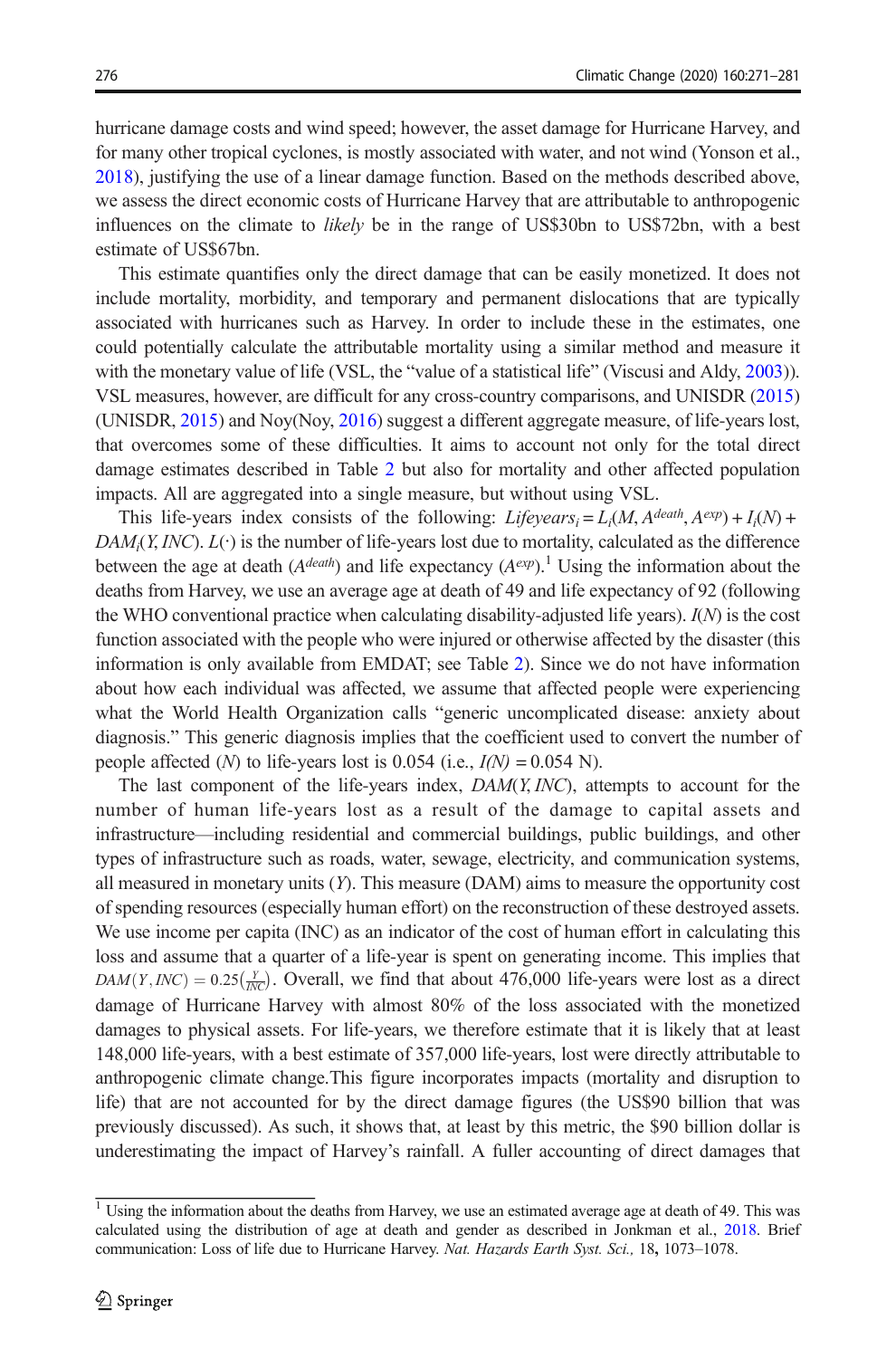| Datasets     | Direct damage<br>$(In 2017$ US\$ billion) | Insured damage<br>$(In 2017$ US\$ billion) | Number of people affected<br>(in thousands) | Mortality |
|--------------|-------------------------------------------|--------------------------------------------|---------------------------------------------|-----------|
| <b>NOAA</b>  | 125                                       |                                            |                                             | 68        |
| <b>EMDAT</b> | 95                                        | 30                                         | 582                                         | 88        |
| Munich Re    | 85                                        | 30                                         |                                             | 88        |
| Swiss Re     | 85                                        | 30                                         |                                             | 88        |

<span id="page-6-0"></span>Table 2 Estimates of the direct and insured damages, number of people affected by and number of deaths arising from Hurricane Harvey

includes also mortality and morbidity will increase this figure by 25% due to the mortality and morbidity associated with the event and potentially more because of damage to non-monetized assets (such as environment amenities).

#### 5 Comparisons to top-down estimates of the costs of climate change

There are two main ways of obtaining top-down global estimates of the costs of climate change. The first relies on integrated assessment models (IAMs) that incorporate a simplified model of the macroeconomy together with a climate model and a hypothesized link between the two (typically based only on the impact of temperature on economic production). The three most notable IAMs are DICE, FUND, and PAGE. The other alternative is to rely on macroeconometric estimates that are based on the past, typically annual, national level data on production (GDP) and average temperature (e.g., (Burke et al., [2015\)](#page-9-0)).

For example, the DICE model (Nordhaus and Boyer, [1999](#page-9-0)) estimates a climate change damage function based on the equation  $D = \varphi \Delta T^2$ , where D is climate change-induced damages to the global economy in percent and  $\Delta T$  is the change in global mean surface temperature (we assume  $\Delta T_{2019} = 1.0$  K). The coefficient  $\varphi$  was calculated based on the previous estimates from other studies and equals 0.00267. (The 2016 update has an even lower value for  $\varphi$ .) If the global GDP for 2017 equals US\$79,845bn (from the World Bank's World Development Indicators), then the DICE equation, which calculates the cost as a percent of global GDP, suggests that the annual global climate change damages ought to be of the order of US\$213bn. Furthermore, a recent study of the domestic social cost of carbon in the USA estimated that roughly 10% of global damages occur within the USA (Office of Air Quality Planning and Standards, [2017\)](#page-9-0) (EPA document, p162), implying that the total US damages from climate change should currently be around US\$21.3bn. This DICE-based estimate is less than our *likely* lower bound of US\$30bn for the direct climate changeattributable costs of rainfall from Harvey alone, and it is much lower than our main estimate of US\$67bn. The study (Office of Air Quality Planning and Standards, [2017](#page-9-0)) of the domestic social cost of carbon also used two other IAMs, PAGE and FUND. The central estimates of climate damages of both of these models are lower than that of DICE, so the comparison we make between our bottom-up estimate of attributable direct costs compared with the estimated damages apply just as much to these other models, too.

The estimates for current climate change impacts for the USA from a recent macroeconometric study (Burke et al., [2015](#page-9-0)) are similarly low. While the paper does not provide country-specific estimates, they describe a general non-linear effect of temperature on the output. They find that the output peaks at about 13 °C and declines thereafter. Since the US annual average temperature is still below that threshold, and was below it in 2017, their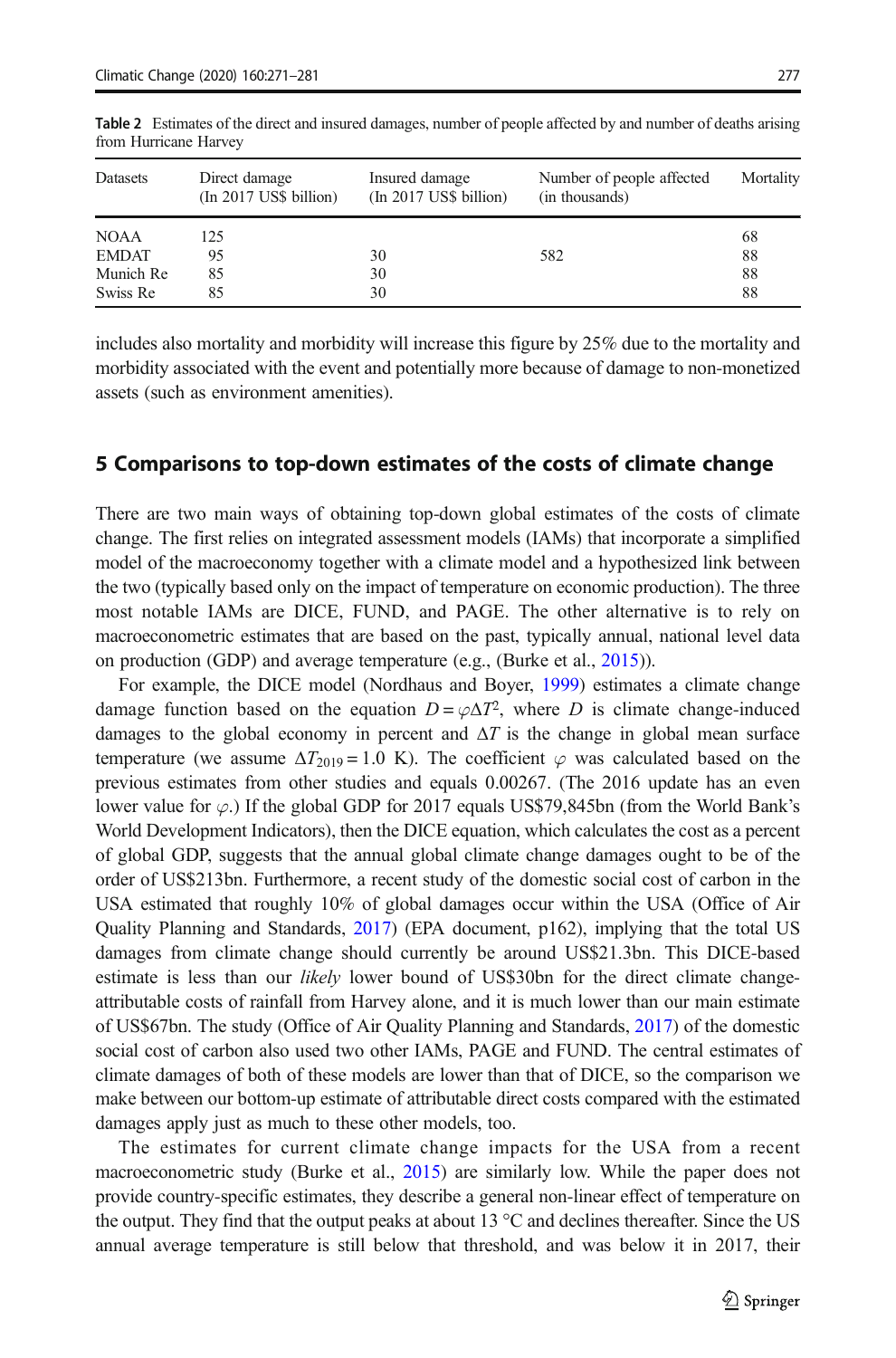modeling estimates a current benign impact of climate change on the US economy. More recent unpublished work, using regional rather than national-level data, suggests current adverse impacts for the USA, but as yet quite small (Kalkuhl and Wenz, [2018](#page-9-0)). It is noteworthy, however, to point out that their macroeconometric estimates ultimately predict future losses, for the year 2100, that are much larger than the future losses predicted by the leading IAMs.

In any case, our "bottom-up" estimate of the anthropogenic component of this very damaging single event, the precipitation associated with Hurricane Harvey, is far in excess of the "top-down" macro estimate arrived at through the application of a simple damage function in integrated assessment models (IAMs) such as DICE or those obtained from macroeconometric estimates of historical data. That a single event can do direct damages in excess of three times the modeled value of all annual loss in the USA as predicted by DICE is striking. There may be several elements driving this result.

The best estimate of FAR (0.75) implies that an event similar to the rainfall associated with Harvey has become far more likely than an event of the same magnitude would have been in the preindustrial world. This kind of event is still very rare, so it may be possible that the average annual losses for the USA are closer to the DICE-based estimate than to the figure obtained in this study for one rare event. However, Hurricane Harvey was the only one event in 2017. The inclusion of the two other destructive hurricanes that made landfall (Irma and Maria; together, they caused more damage and took far more lives than Harvey) and the numerous other weather events that impacted the USA that year raise the NOAA estimate of US weather-related losses to over \$300Bn, a new record. EMDAT lists 24 weather-related disasters in 2017 in the USA, and each of them may be associated with a  $FAR > 0$ , but it is important to note that climate change could have also made some catastrophic events less likely  $(FAR < 0)$ . Ultimately, to obtain a full bottom-up estimate of the impact of climate change, one that could be directly comparable with the top-down estimates from the IAMs or the macroeconometric estimates, one would have to obtain economic damage assessments of all types of possible extreme weather events.

Damages functions are of course very difficult to estimate–they have been called "a notoriously weak link in the economics of climate change" (Weitzman, [2012](#page-10-0)) on the basis of deep structural uncertainty in their underlying functional form. It is quite likely that the simple approach used to characterize damages in IAMs ignores important dimensions of climate change. For instance, the functional form of climate damages is usually taken to be some function of the temperature anomalies, as is the case in the DICE example above, while losses from Harvey had very little to do with the direct effect of temperature anomalies and more to do with increased available moisture and storm structural changes leading to super Clausius-Clapeyron scaling of extreme precipitation (Patricola and Wehner, [2018\)](#page-9-0). In other words, some aspects of climate change that are highly relevant to economic losses from climate change may be changing faster, and with a different pattern, than IAM-based damage functions suggest or can account for.

In summary, this study reveals that a bottom-up approach to a single event based on the FAR method and a top-down model-based approach such as DICE, PAGE, or FUND do not produce consistent estimates of the cost of climate change. There are important senses in which the two are not directly comparable: the IAM and macro-based approaches are aggregative, and in this study, we have focused on a single event. The FAR-based estimate is not a substitute or alternative for the total cost estimates. Nevertheless, the scale of the FAR-based estimate is striking and indicates that considerably more research is needed to reconcile top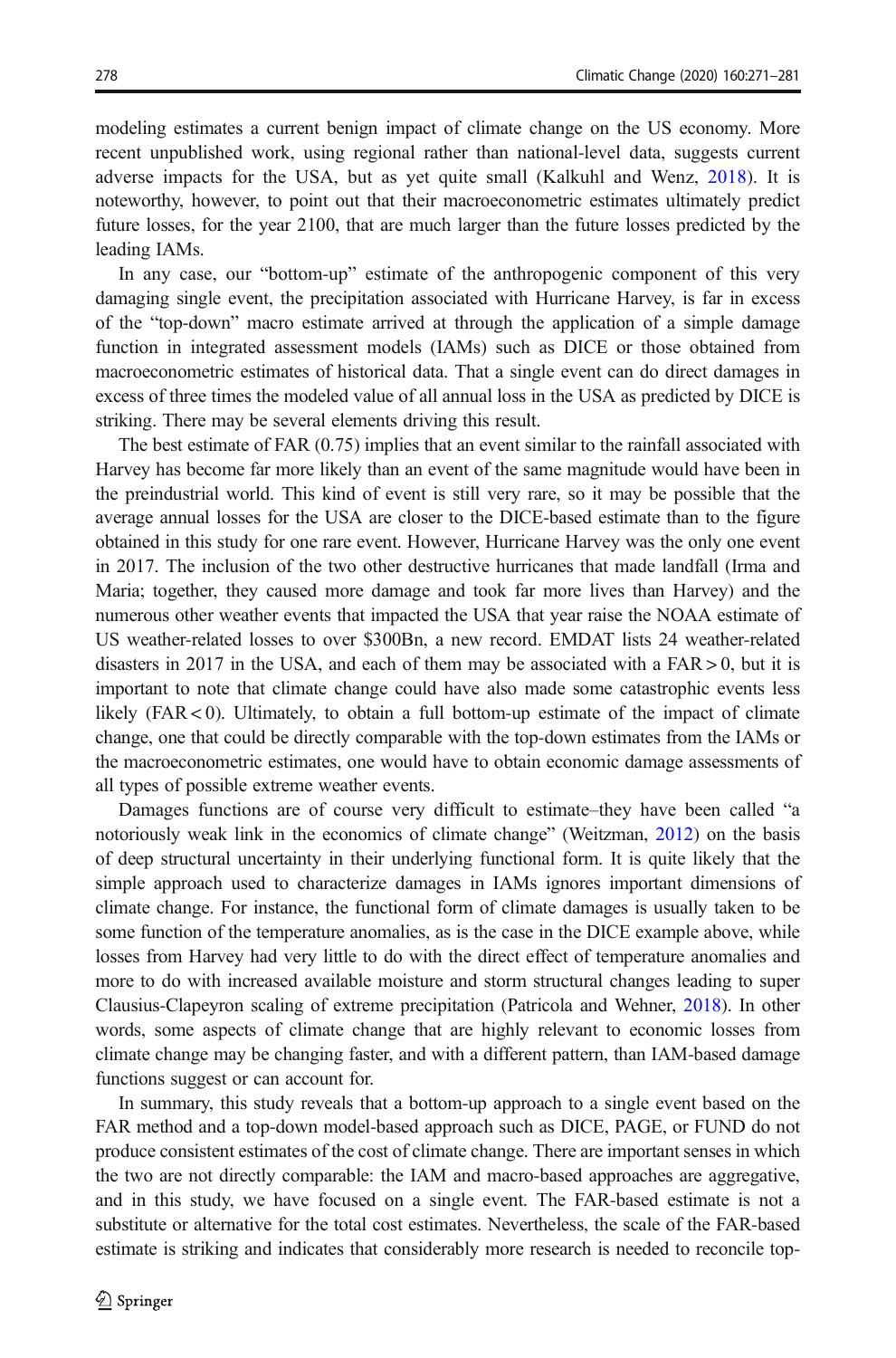<span id="page-8-0"></span>down and bottom-up estimates of the costs of climate change. This need to quantify the costs has a particular urgency in light of recent decisions taken at the UN Climate Negotiations in Katowice, which opened a path for Parties to "provide, as appropriate, information related to enhancing understanding, action and support, on a cooperative and facilitative basis, to avert, minimize and address loss and damage associated with climate change impacts, taking into account projected changes in climate-related risks, vulnerabilities, adaptive capacities and exposure, including, as appropriate, on: (a) Observed and potential climate change impacts, including those related to extreme weather events and slow onset events, drawing upon the best available science."(UNFCCC, [2018\)](#page-10-0). We have shown that there is a gap between the tools we use to inform climate policy and the actual damages being done by climate change. Research to understand the nature of this gap, and then to close it, is urgently needed.

Acknowledgments We thank Luke Harrington, Fredi Otto and Daithi Stone for valuable discussions. Thanks to Myles Allen and Hinksey Stream for their seminal contributions to discussions of event attribution and economic losses.

Author contributions DJF and MFW conceived the study. MFW led the attribution component and IN led the economic dimensions. All authors contributed to extensive discussions and jointly wrote the paper.

Funding information DJF, IN and SMR thank the New Zealand Treasury, the Deep South Challenge and especially the Endeavour Fund Whakahura program for support. Wehner was supported by the University of California's Office of the President for this study. The Lawrence Berkeley National Laboratory is operated for the Department of Energy Office of Science under contract number DE-AC02-05CH11231. This document was prepared as an account of work sponsored by the US Government. While this document is believed to contain correct information, neither the US Government nor any agency thereof, nor the Regents of the University of California, nor any of their employees, makes any warranty, express or implied, or assumes any legal responsibility for the accuracy, completeness, or usefulness of any information, apparatus, product, or process disclosed, or represents that its use would not infringe privately owned rights. Reference herein to any specific commercial product, process, or service by its trade name, trademark, manufacturer, or otherwise, does not necessarily constitute or imply its endorsement, recommendation, or favoring by the US Government or any agency thereof, or the Regents of the University of California. The views and opinions of authors expressed herein do not necessarily state or reflect those of the US Government or any agency thereof or the Regents of the University of California.

#### Compliance with ethical standards

Competing interests The authors declare that they have no competing interest.

Open Access This article is licensed under a Creative Commons Attribution 4.0 International License, which permits use, sharing, adaptation, distribution and reproduction in any medium or format, as long as you give appropriate credit to the original author(s) and the source, provide a link to the Creative Commons licence, and indicate if changes were made. The images or other third party material in this article are included in the article's Creative Commons licence, unless indicated otherwise in a credit line to the material. If material is not included in the article's Creative Commons licence and your intended use is not permitted by statutory regulation or exceeds the permitted use, you will need to obtain permission directly from the copyright holder. To view a copy of this licence, visit [http://creativecommons.org/licenses/by/4.0/.](http://creativecommons.org/licenses/by/4.0/)

## References

Abbott G, Al E (2018) Hurricane Harvey. Impact and Response in Harris County, Harris County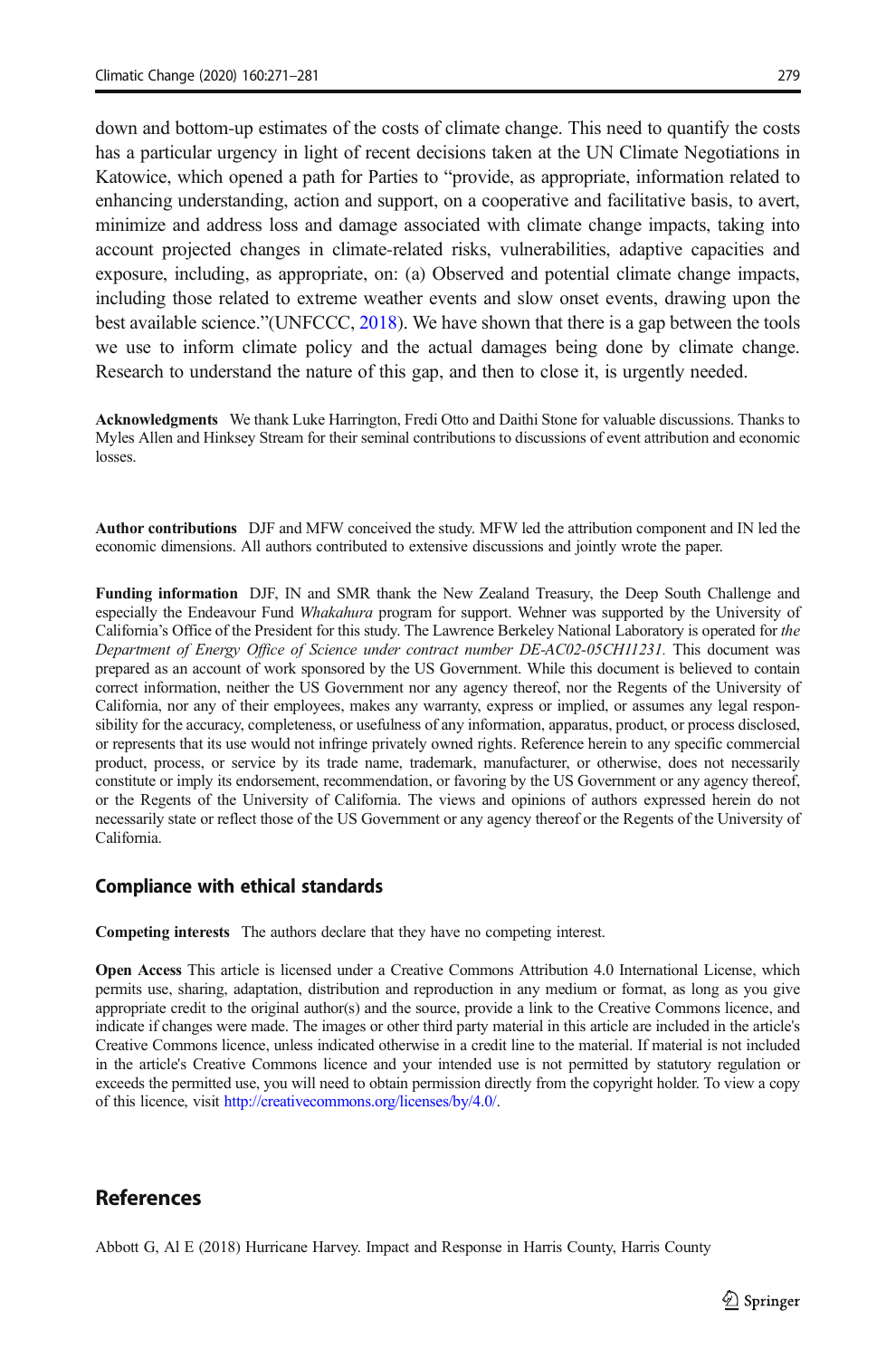<span id="page-9-0"></span>Allen M (2003) Liability for climate change. Nature 421:891–892

- Bindoff N, Stott P, Achutarao M, Allen M, Gillett N, Gutzler D, Hansingo K, Hegerl G, Hu Y, Jain S, Mokhov I, Overland J, Perlwitz J, Sebbari R, Zhang X (2013) Detection and attribution of climate change: from global to regional. In: Stocker T, Qin D, Plattner G-K, Tignor M, Allen SK, Boschung J, Nauels A, Xia Y, Bex V, Pm M (eds) Climate Change 2013 The Physical Science Basis: Working Group I Contribution to the Fifth Assessment Report of the Intergovernmental Panel on Climate Change. Cambridge University Press, Cambridge
- Burke M, Hsiang SM, Miguel E (2015) Global non-linear effect of temperature on economic production. Nature 527:235
- Easterling DR, Kunkel KE, Wehner MF, Sun L (2016) Detection and attribution of climate extremes in the observed record. Weather Clim Extremes 11:17–27
- Ebert-Uphoff I, Deng Y (2012) Causal discovery for climate research using graphical models. J Clim 25:5648– 5665
- Emanuel K (2017) Assessing the present and future probability of Hurricane Harvey's rainfall. Proc Natl Acad Sci 114:12681–12684
- Frame DJ, Rosier SM, Noy I, Harrington LJ, Carey-Smith T, Dean S (2018) Estimating financial costs of climate change in New Zealand: an estimate of climate change-related weather event costs. The Treasury Living Standards Framework, The Treasury
- Herring SC, Christidis N, Hoell A, Kossin JP, Iii CJS, Stott PA (2018) Explaining extreme events of 2016 from a climate perspective. Bull Am Meteorol Soc 99:S1–S157
- Herring SC, Hoell A, Hoerling MP, Kossin JP, Iii CJS, Stott PA (2016) Explaining extreme events of 2015 from a climate perspective. Bull Am Meteorol Soc 97:S1–S145
- Herring SC, Hoerling MP, Kossin JP, Peterson TC, Stott PA (2015) Explaining extreme events of 2014 from a climate perspective. Bull Am Meteorol Soc 96:S1–S172
- Huizinga, J., DE Moel, H. & Szewczyk, W. (2017). Global flood depth-damage functions: methodology and the database with guidelines. European Union
- INFORMATION, N. C. F. E (2018). U.S. billion-dollar weather and climate disasters. NOAA
- Jeon S, Paciorek CJ, Wehner MF (2016) Quantile-based bias correction and uncertainty quantification of extreme event attribution statements. Weather Clim Extremes 12:24–32
- Jonkman SN, Godfroy M, Sebastian A, Kolen B (2018) Brief communication: loss of life due to hurricane Harvey. Nat Hazards Earth Syst Sci 18:1073–1078
- Kalkuhl, M. Wenz, L. (2018). The impact of climate conditions on economic production. Evidence from a Global Panel of Regions. ZBW - Leibniz Information Centre for Economics
- Kharin VV, Flato GM, Zhang X, Gillett NP, Zwiers F, Anderson KJ (2018) Risks from climate extremes change differently from 1.5°C to 2.0°C depending on rarity. Earth's Future 6:704–715
- Lindner J. Fitzgerald S. (2018). Immediate report final. Hurricane Harvey storm and flood information. In: MEMORANDUM, H. C. F. C. D. (ed.)
- Millar RJ, Fuglestvedt JS, Friedlingstein P, Rogelj J, Grubb MJ, Matthews HD, Skeie RB, Forster PM, Frame DJ, Allen MR (2018) Reply to 'interpretations of the Paris climate target'. Nat Geosci 11:222–222
- Nordhaus WD (1993) Rolling the 'DICE': an optimal transition path for controlling greenhouse gases. Resour Energy Econ 15:27–50
- Nordhaus WD (2010) The economics of hurricanes and implications of global warming. Clim Chang Econ 1:1– 20
- Nordhaus WD, Boyer J (1999) Roll the DICE again: economic models of global warming. MIT Press
- Noy I (2016) A global comprehensive measure of the impact of natural hazards and disasters. Glob Pol 7:56–65 Noy I, Dupont W (2018) The long-term consequences of disasters: what do we know, and what we still Don't. Int
- Rev Environ Resour Econ 12:325–354
- OFFICE OF AIR QUALITY PLANNING AND STANDARDS, U. S. E. P. A. 2017. Regulatory impact analysis for the review of the clean power plan: Proposal In: AGENCY, U. S. E. P. (ed.). U.S. Environmental Protection Agency, Office of Air Quality Planning and Standards, Research Triangle Park, North Carolina 27711
- Oldenborgh GJV, Wiel KVD, Sebastian A, Singh R, Arrighi J, Otto F, Haustein K, Li S, Vecchi G, Cullen H (2017) Attribution of extreme rainfall from Hurricane Harvey, august 2017. Environ Res Lett 12:124009
- Otto FEL, Massey N, Van Oldenborgh GJ, Jones RG, Allen MR (2012) Reconciling two approaches to attribution of the 2010 Russian heat wave. Geophys Res Lett 39:L04702
- Patricola CM, Wehner MF (2018) Anthropogenic influences on major tropical cyclone events. Nature 563:339– 346
- Pearl J (2009) Causality. Cambridge University Press, Cambridge
- Peterson TC, Stoot PC, Stephanie H (2012) Explaining extreme events of 2011 from a climate perspective. Bull Am Meteorol Soc 93